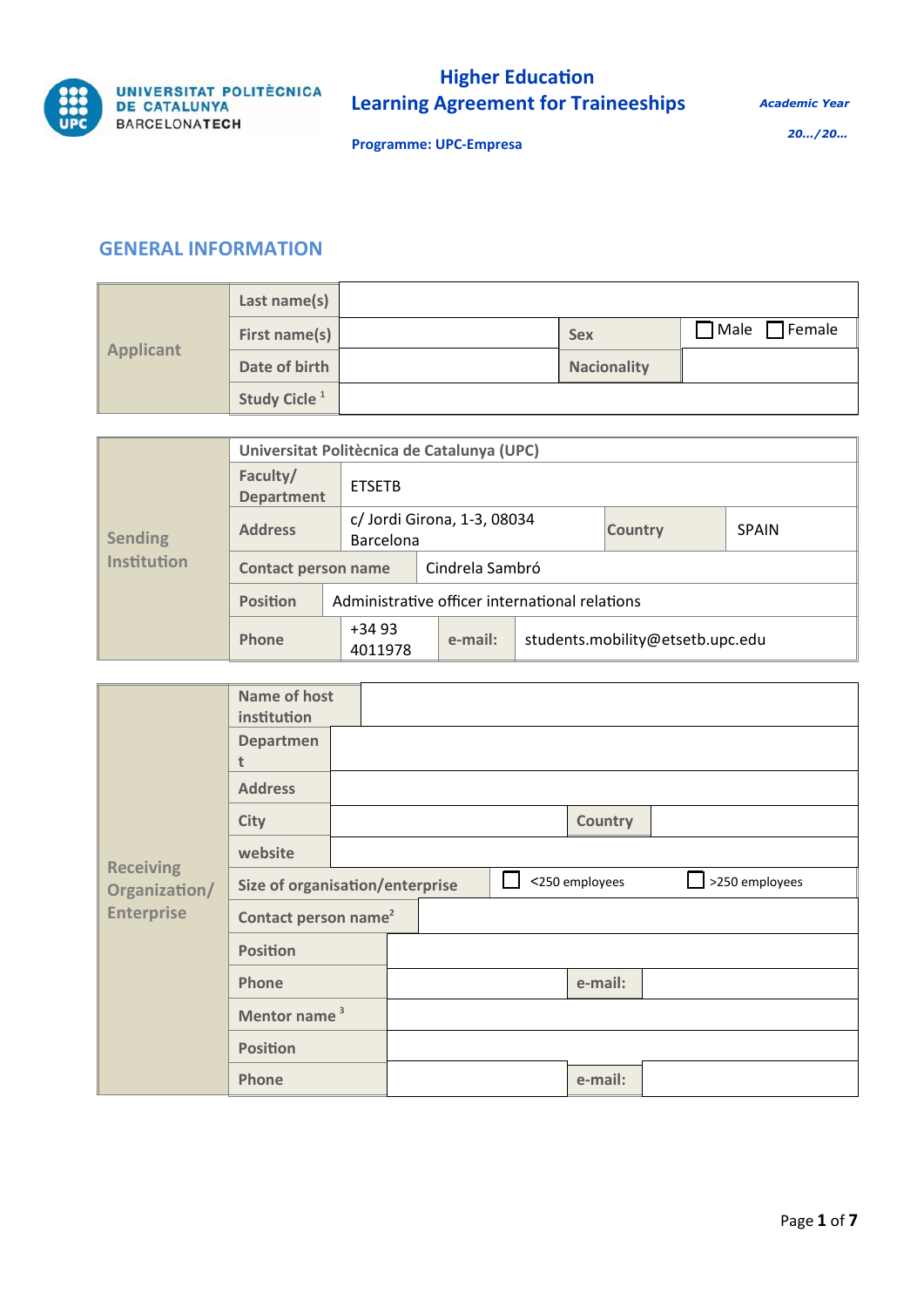

mobility period is

# **Higher Education Learning Agreement for Traineeships**

*Academic Year* 

**Programme: UPC-Empresa**

*20…/20…*

### **BEFORE THE MOBILITY**

**Table A - Traineeship programme at the Receiving Organisation/Enterprise**

| <b>Planned period of the</b>                                                                      | From:        | to:          | Number of working<br>hours per week |  |
|---------------------------------------------------------------------------------------------------|--------------|--------------|-------------------------------------|--|
| mobility                                                                                          | (month/year) | (month/year) |                                     |  |
| <b>Traineeship programme</b>                                                                      |              |              |                                     |  |
|                                                                                                   |              |              |                                     |  |
|                                                                                                   |              |              |                                     |  |
|                                                                                                   |              |              |                                     |  |
|                                                                                                   |              |              |                                     |  |
|                                                                                                   |              |              |                                     |  |
|                                                                                                   |              |              |                                     |  |
| Knowledge, skills and competences to be acquired by the end of the traineeship (expected Learning |              |              |                                     |  |
| <b>Outcomes)</b>                                                                                  |              |              |                                     |  |
|                                                                                                   |              |              |                                     |  |
|                                                                                                   |              |              |                                     |  |
|                                                                                                   |              |              |                                     |  |
|                                                                                                   |              |              |                                     |  |
|                                                                                                   |              |              |                                     |  |
|                                                                                                   |              |              |                                     |  |
| <b>Monitoring plan (brief description)</b>                                                        |              |              |                                     |  |
|                                                                                                   |              |              |                                     |  |
|                                                                                                   |              |              |                                     |  |
|                                                                                                   |              |              |                                     |  |
|                                                                                                   |              |              |                                     |  |
|                                                                                                   |              |              |                                     |  |
|                                                                                                   |              |              |                                     |  |
| <b>Evaluation plan (brief description)</b>                                                        |              |              |                                     |  |
|                                                                                                   |              |              |                                     |  |
|                                                                                                   |              |              |                                     |  |
|                                                                                                   |              |              |                                     |  |
|                                                                                                   |              |              |                                     |  |
|                                                                                                   |              |              |                                     |  |
|                                                                                                   |              |              |                                     |  |
|                                                                                                   |              |              |                                     |  |
|                                                                                                   |              |              |                                     |  |
|                                                                                                   |              |              |                                     |  |
| Main language of work:                                                                            |              |              |                                     |  |
| The level <sup>4</sup> of language competence that the trainee                                    |              |              |                                     |  |
| already has or agrees to acquire by the start of the                                              |              | Α<br>A<br>B  | Native speaker<br>C<br>В<br>С       |  |

1

2

1

2

1

2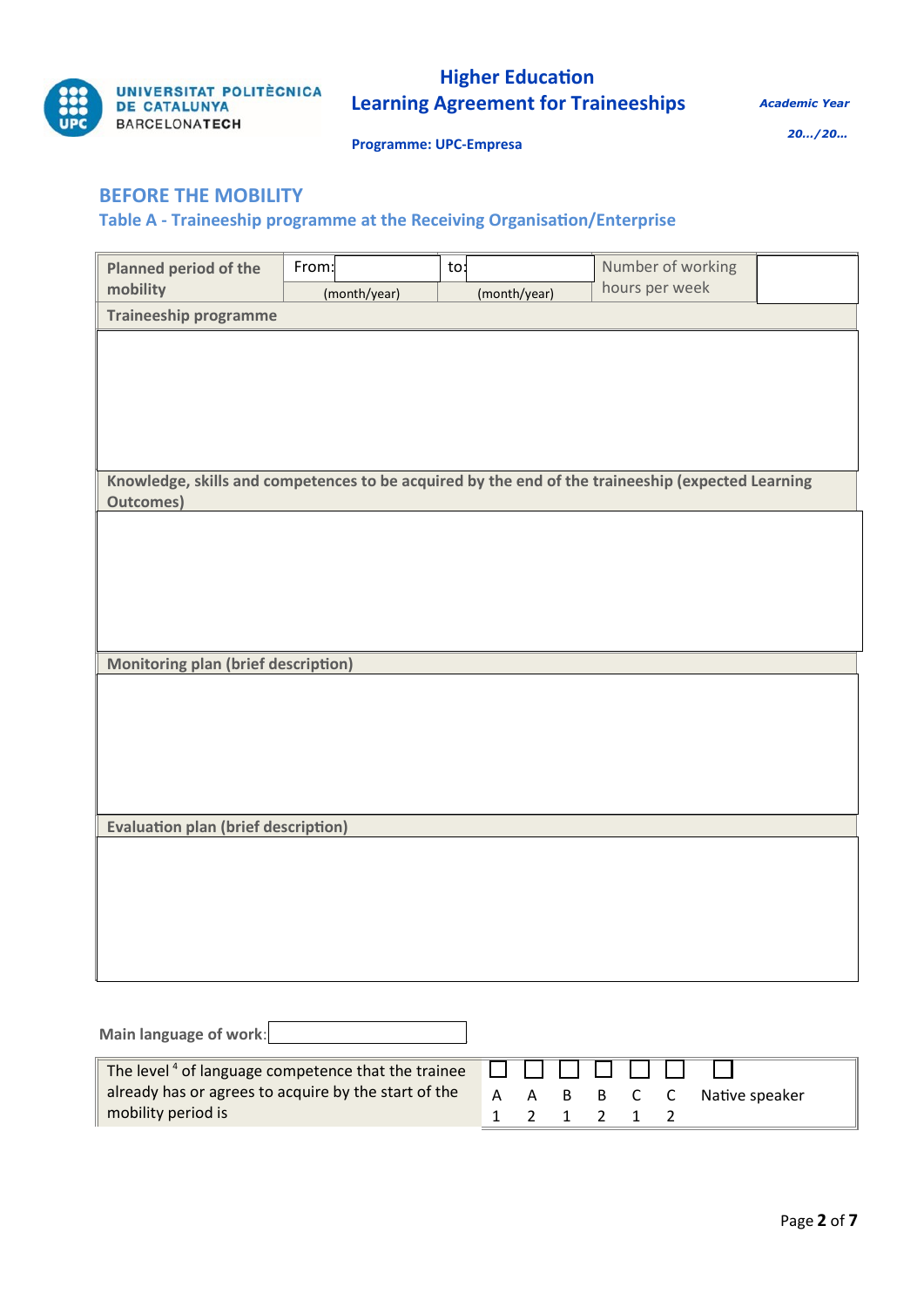

**Programme: UPC-Empresa**

### **Table B – Sending Institution**

(please use only **one** of the following three boxes)

**1.** The traineeship is embedded in the curriculum and upon satisfactory completion of the traineeship, the institution undertakes to:

| Award ECTS <sup>5</sup> credits (or equivalent):                            |                                                                              |  |  |  |
|-----------------------------------------------------------------------------|------------------------------------------------------------------------------|--|--|--|
| If yes, please indicate the number of credits:                              |                                                                              |  |  |  |
| Give a grade based on:<br>(Not applicable to PhD level)                     | Traineeship certificate $\square$<br>Final report $\Box$<br>Interview $\Box$ |  |  |  |
| Record the traineeship in the trainee's Transcript of Records:              | $Yes \Box No \Box$                                                           |  |  |  |
| Record the traineeship in the trainee's Diploma Supplement (or equivalent): | $Yes$ No                                                                     |  |  |  |

**2.** The traineeship is voluntary and, upon satisfactory completion of the traineeship, the institution undertakes to:

| <b>Award ECTS credits (or equivalent):</b>                                                                  | $Yes \fbox{\thinspace} No \fbox{\thinspace} (Not applicable to PhD level)$ |  |  |  |
|-------------------------------------------------------------------------------------------------------------|----------------------------------------------------------------------------|--|--|--|
| If yes, please indicate the number of credits:                                                              |                                                                            |  |  |  |
| Give a grade:<br>(Not applicable to PhD level)                                                              | No <sub>1</sub><br>Yes                                                     |  |  |  |
| If yes, give a grade based on:                                                                              | Final report $\Box$<br>Interview $\Box$<br>Traineeship certificate $\Box$  |  |  |  |
| Yes $\square$ No $\square$<br>Record the traineeship in the trainee's Transcript of Records:                |                                                                            |  |  |  |
| Yes <b>L</b> No <sub>L</sub><br>Record the traineeship in the trainee's Diploma Supplement (or equivalent): |                                                                            |  |  |  |

**3.** The traineeship is carried out by a **recent graduate** and, upon satisfactory completion of the traineeship, the institution undertakes to:

(Not applicable to PhD level)

| Award ECTS credits (or equivalent):            | Yes $\Box$ No $\Box$ |
|------------------------------------------------|----------------------|
| If yes, please indicate the number of credits: |                      |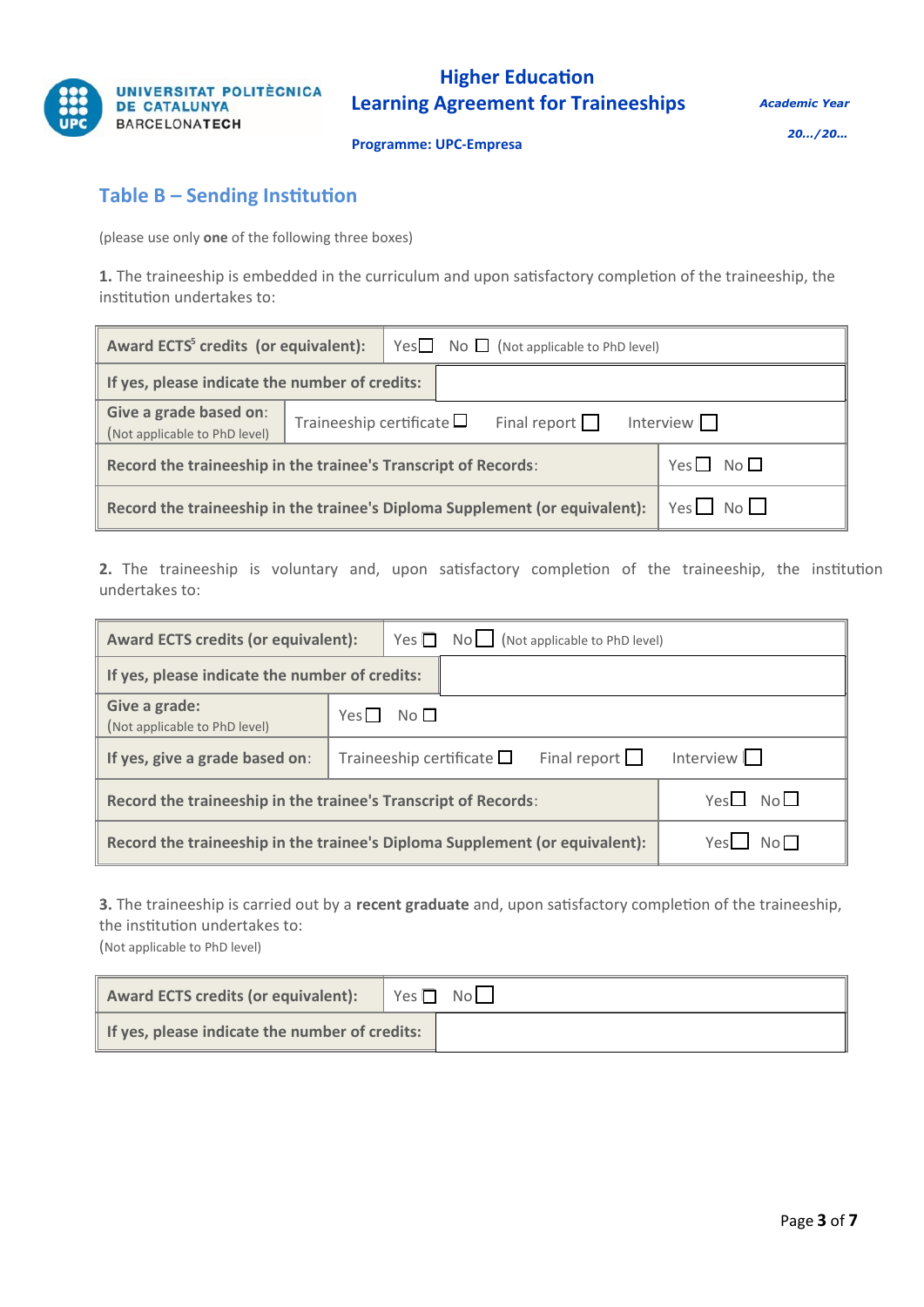

*Academic Year* 

**Programme: UPC-Empresa**

*20…/20…*

**Accident insurance for the trainee** (if not provided by the Receiving Organisation/Enterprise)

| The Sending Institution will provide an accident insurance to the applicant:                                    | $Si \Box$ No $\boxtimes$                            |                       |
|-----------------------------------------------------------------------------------------------------------------|-----------------------------------------------------|-----------------------|
| If yes, The accident insurance covers:                                                                          | accidents during travels made for<br>work purposes: | $Si$ No $X$           |
|                                                                                                                 | accidents on the way to work and<br>back from work: | $Si \Box$ No $\Sigma$ |
| The Sending Institution will provide a liability insurance to the applicant<br>(except USA, Canada and Mexico): | $Si \boxtimes No \square$                           |                       |

The trainee has to hire an insurance policy that covers accidents for the entire training period if it is required by the receiving organisation/enterprise rules or country legislation.

## **Table C – Receiving Organisation/Enterprise**

| The Receiving Organisation/Enterprise will provide financial support to the<br>applicant for the traineeship:      | $Yes \Box No \Box$         |  |  |  |  |
|--------------------------------------------------------------------------------------------------------------------|----------------------------|--|--|--|--|
| If yes, amount (EUR/month):                                                                                        |                            |  |  |  |  |
| The Receiving Organisation/Enterprise will provide a contribution in kind to<br>the applicant for the traineeship: | Yes $\square$ No $\square$ |  |  |  |  |
| If yes, please specify:                                                                                            |                            |  |  |  |  |
| The Receiving Organisation/Enterprise will provide appropriate support and equipment to the applicant.             |                            |  |  |  |  |
| Upon completion of the traineeship, the Organisation/Enterprise undertakes to issue a Traineeship                  |                            |  |  |  |  |
| Certificate within 5 weeks after the end of the traineeship.                                                       |                            |  |  |  |  |

#### **Accident insurance for the trainee**

| The Receiving Organisation/Enterprise will provide an accident insurance to<br>the applicant (if not provided by the Sending Institution): | Yes $\square$ No $\square$                          |                            |
|--------------------------------------------------------------------------------------------------------------------------------------------|-----------------------------------------------------|----------------------------|
|                                                                                                                                            | accidents during travels made for<br>work purposes: | Yes $\square$ No $\square$ |
| If yes, the accident insurance covers:                                                                                                     | accidents on the way to work and<br>back from work: | $Yes \Box No$              |
| The Receiving Organisation/Enterprise will provide a liability insurance to the<br>applicant (if not provided by the Sending Institution): | Yes $\square$ No $\square$                          |                            |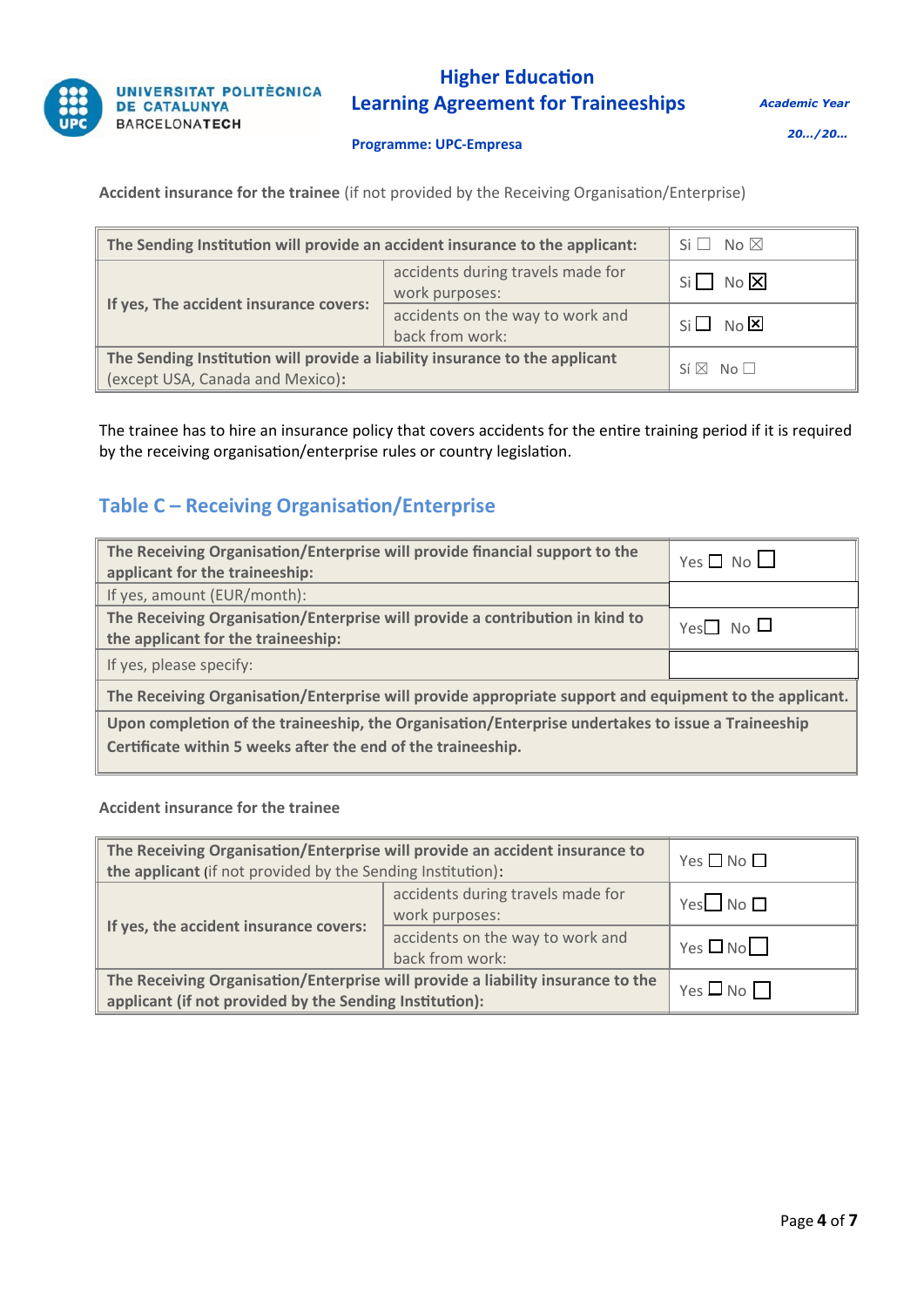

Academic Year

Programme: **UPC-Empresa**

20…/20…

#### **Commitment**

By signing this document, the applicant, the Sending Institution and the Receiving Organisation/Enterprise confirm that they approve the Learning Agreement and that they will comply with all the arrangements agreed by all parties. The applicant and Receiving Organisation/Enterprise will communicate to the Sending Institution any problem or changes regarding the traineeship period. The Sending Institution and the applicant should also commit to what is set out in the agreement. The institution undertakes to respect all the principles agreed in the partnership agreement.

With his or her signature, the thesis Director/Mobility coordinator confirms that the stay is appropriate for the study/doctoral programme.

|                                                               | Name     |                                    |           |
|---------------------------------------------------------------|----------|------------------------------------|-----------|
|                                                               | e-mail   |                                    |           |
| <b>Applicant</b>                                              | Position | Applicant                          |           |
|                                                               | Date     |                                    | signature |
|                                                               | Name     | José Antonio Lázaro                |           |
| Responsible person vi<br>at the Sending<br><b>Institution</b> | e-mail   | students.mobility@etsetb.upc.edu   |           |
|                                                               | Position | Vice Dean of International Affairs |           |
|                                                               | Date     |                                    | signature |
| Supervisor vii at the                                         | Name     |                                    |           |
| receiving                                                     | e-mail   |                                    |           |
| organisation                                                  | Position |                                    |           |
| /enterprise                                                   | Date     |                                    | Signature |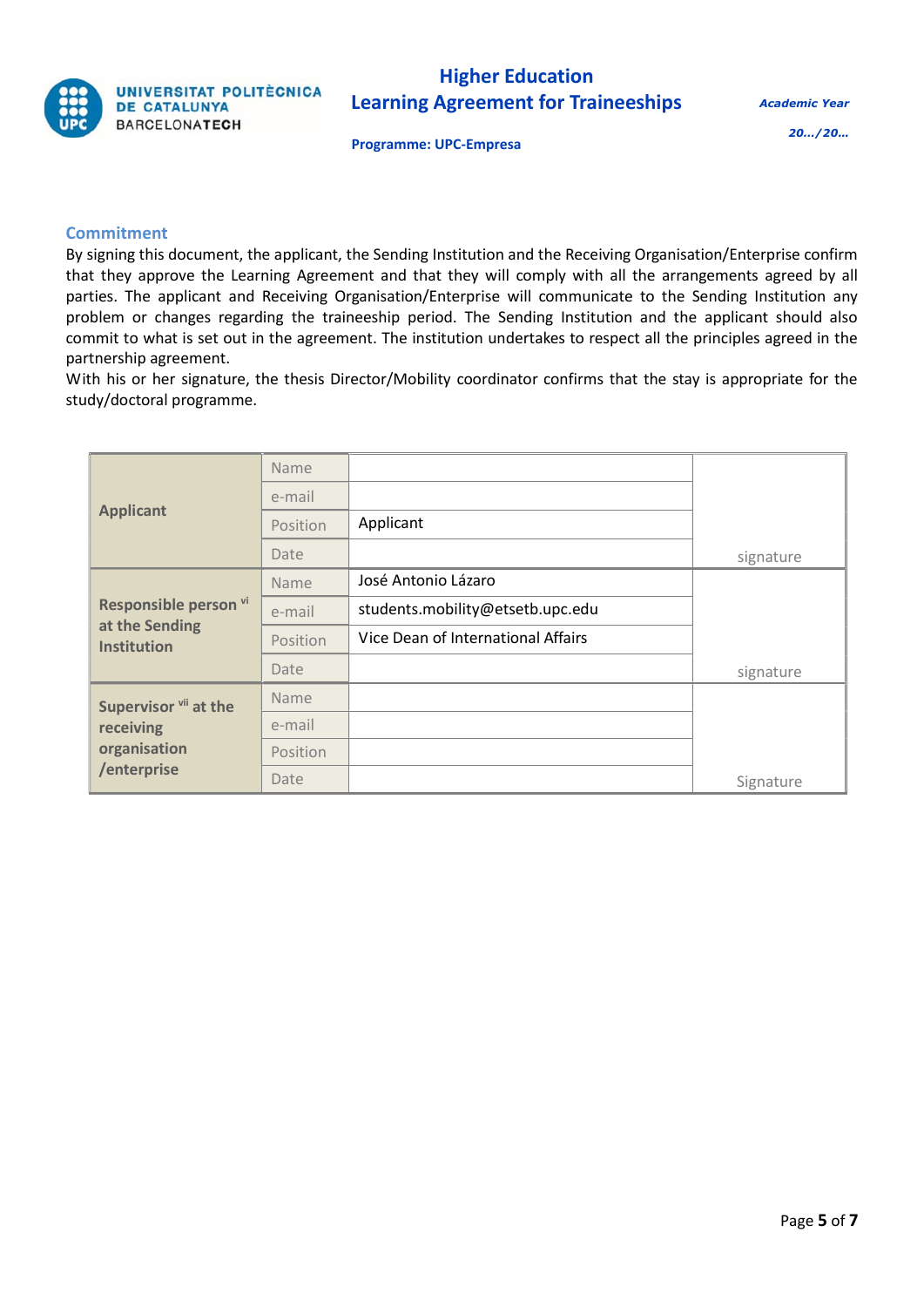

*Student name*

**Programme: UPC-Empresa**

*Academic Year 20…/20…*

*………………………………………………….*

### **AFTER THE MOBILITY**

### **Table D - Traineeship Certificate by the Receiving Organisation/Enterprise**

|                                                                                                      |        | From:            | to:              |  |  |  |
|------------------------------------------------------------------------------------------------------|--------|------------------|------------------|--|--|--|
| Start date and end date of traineeship:                                                              |        | (day/month/year) | (day/month/year) |  |  |  |
| Detailed programme of the traineeship period including tasks carried out by the trainee              |        |                  |                  |  |  |  |
|                                                                                                      |        |                  |                  |  |  |  |
|                                                                                                      |        |                  |                  |  |  |  |
|                                                                                                      |        |                  |                  |  |  |  |
|                                                                                                      |        |                  |                  |  |  |  |
| Knowledge, skills (intellectual and practical) and competences acquired (achieved Learning Outcomes) |        |                  |                  |  |  |  |
|                                                                                                      |        |                  |                  |  |  |  |
|                                                                                                      |        |                  |                  |  |  |  |
|                                                                                                      |        |                  |                  |  |  |  |
|                                                                                                      |        |                  |                  |  |  |  |
|                                                                                                      |        |                  |                  |  |  |  |
| <b>Evaluation of the trainee</b>                                                                     |        |                  |                  |  |  |  |
|                                                                                                      |        |                  |                  |  |  |  |
|                                                                                                      |        |                  |                  |  |  |  |
|                                                                                                      |        |                  |                  |  |  |  |
|                                                                                                      |        |                  |                  |  |  |  |
|                                                                                                      |        |                  |                  |  |  |  |
| <b>Supervisor at the Receiving</b>                                                                   | Name   |                  |                  |  |  |  |
| <b>Organisation/Enterprise</b>                                                                       | e-mail |                  |                  |  |  |  |
|                                                                                                      | Date   |                  | signature        |  |  |  |